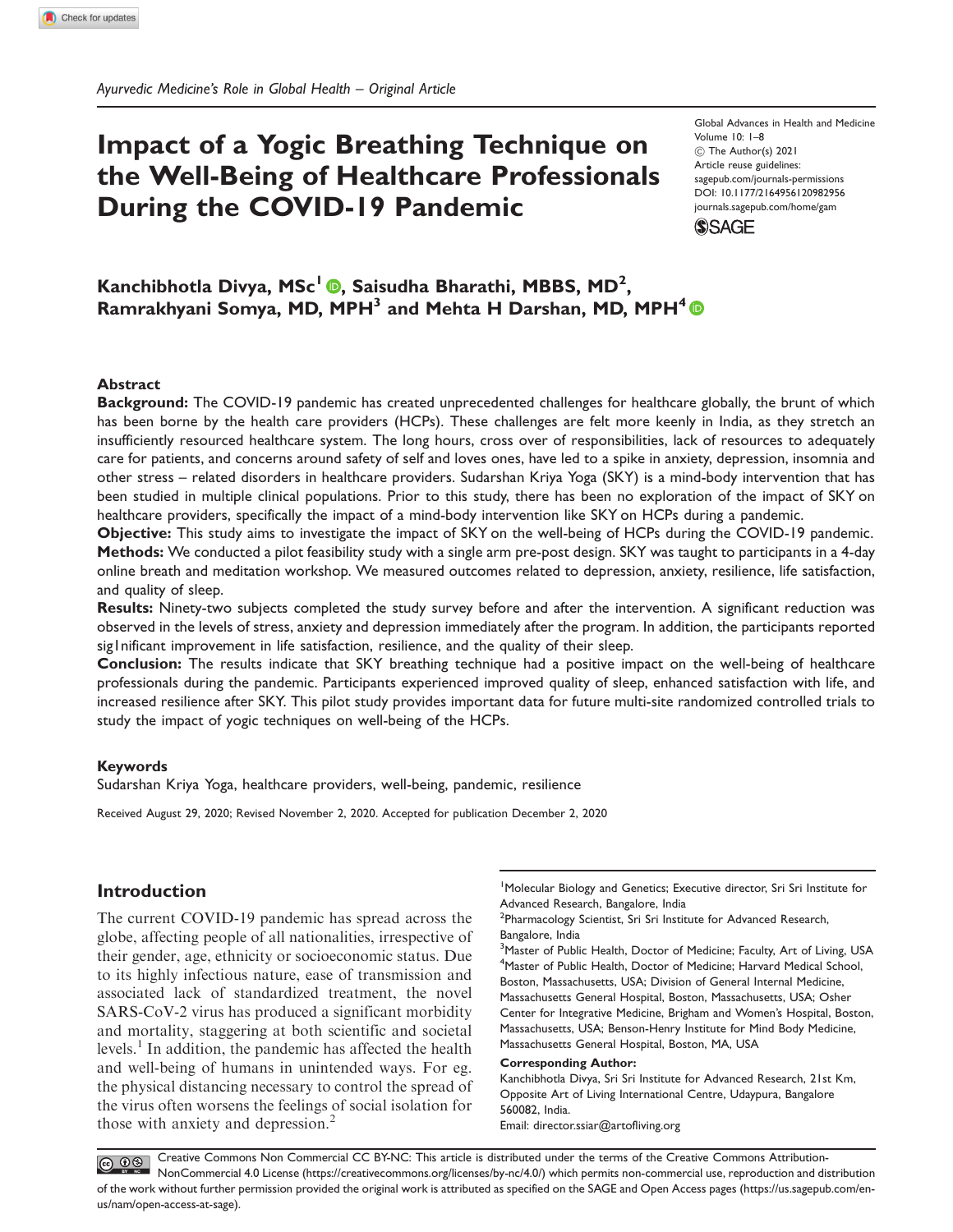Healthcare providers (HCP) have been exceptionally strained during the pandemic. They have a higher risk of exposure to the virus.<sup>3</sup> They work longer hours without enough recovery time. They deal with the worry of infecting their families and loved ones on a daily basis. There are shortages of supplies and personal protective equipment (PPE), and HCPs are often expected to take emotionally and ethically challenging decisions around resource allocation.

The COVID-19 healthcare challenges loom large over the under resourced  $\&$  already stretched Indian healthcare system. In 2012, India had 3.3 qualified allopathic doctors and 3.1 nurses and midwives for every 10,000 of her population. This number is less than 25% of the World Health Organization's benchmark of 22.8 doctors, nurses and midwives per 10,000 population.<sup>4</sup> Additionally, healthcare workers have been the targets of violence during the COVID-19 pandemic. $5$  Consequently, it is no surprise that the Indian HCPs suffer from anxiety, depression, burnout, insomnia and stress-related disorders<sup>6</sup> similar to what is seen in other countries.<sup>7</sup>

There have been numerous studies that have looked at reducing stress and burnout in HCPs using programs incorporating mind-body practices, cognitive skills, community building, and connecting with meaning and purpose in work. $8-\bar{1}$  In that vein, yoga and meditationbased interventions hold a significant promise and potential to boost well-being of HCPs. Recent studies that have examined the effects of various yoga based interventions on different HCPs populations have demonstrated similar improvements. $12-15$ 

Although yoga practices have gained in popularity, there still exist barriers to its adoption and implementation among the healthcare community. The common ones include skepticism, cost, lack of time & access to high quality yoga classes and teachers, and stereotypes related to flexibility and athleticism.16,17 In addition, to our knowledge, there haven't been any yoga-based interventions that have specifically targeted HCPs during the COVID-19 pandemic. One approach that has been posited to address these challenges is Sudarshan Kriya Yoga (SKY). SKY is a cyclical controlled breathing practice with its roots in traditional yoga practices. In previous studies, SKY has been shown to help individuals with stress and mood disorders, including clinical depression and anxiety. $18-20$  The aim of our study is to evaluate the effect of SKY on the well-being of HCPs during the current COVID-19 pandemic in India.

## **Methods**

## Study Design

We conducted a pilot feasibility study with a single arm pre-post design. The data was collected between the months of April-June 2020 from participants who attended an online workshop that taught yogic breathing exercises. The mental states of depression, anxiety, stress, quality of sleep, resilience, and satisfaction with life for each individual were assessed using a standardized set of questionnaires at three different time points during the study: pre-intervention, immediately postintervention (day 4, last day of the workshop), and after 40 days of practice. Data was collected via online questionnaires created on Google Forms. All participants were contacted for the assessment on day 40 through email and personal phone numbers. The Institutional Review Board of the Sri Sri Institute for Advanced Research in India approved this study bearing registration number SSIAR/IEC/02/2020.

#### Participants

A "health care provider" was defined as: a doctor of medicine, podiatrist, dentist, chiropractor, clinical psychologist, optometrist, nurse practitioner, nursemidwife, or a clinical social worker who is authorized to practice by the state. Forty-five online SKY workshops for HCPs were organized in India between April to June 2020. A total of 7597 HCPs participated in these workshops. The organizers of these workshops were informed regarding the research study and were invited to participate. HCPs were enrolled in the online SKY workshops through word of mouth publicity, social media platforms and doctor & hospital networks.

On the first day of the SKY workshop, the participants were informed about the research study. Those who agreed to participate were included in the study after signing an informed consent form online. The study enrollment was stopped once 100 people were enrolled. The participants filled in the questionnaire which included questions regarding their exposure and treatment of COVID-19 patients.

#### Intervention

Sudarshan Kriya Yoga (SKY) is a method of cyclical controlled breathing and meditation practice. A typical SKY session is 30 minutes long and consists of four distinct yogic breathing stages (Ujjayi, Bhastrika, Om, and Sudarshan Kriya). Ujjayi involves experiencing the conscious sensation of the breath touching the throat. This slow breath technique is performed at a rate of 2–4 breaths per minute (bpm). During Bhastrika, the air is rapidly inhaled and forcefully exhaled at a rate of 20 bpm. Three one-minute rounds of Bhastrika are followed by a few minutes of normal breathing. Next, Om is chanted three times with very prolonged expiration. Lastly, Sudarshan Kriya rhythmic breathing is done with slow (20 bpm), medium (40–50 bpm), and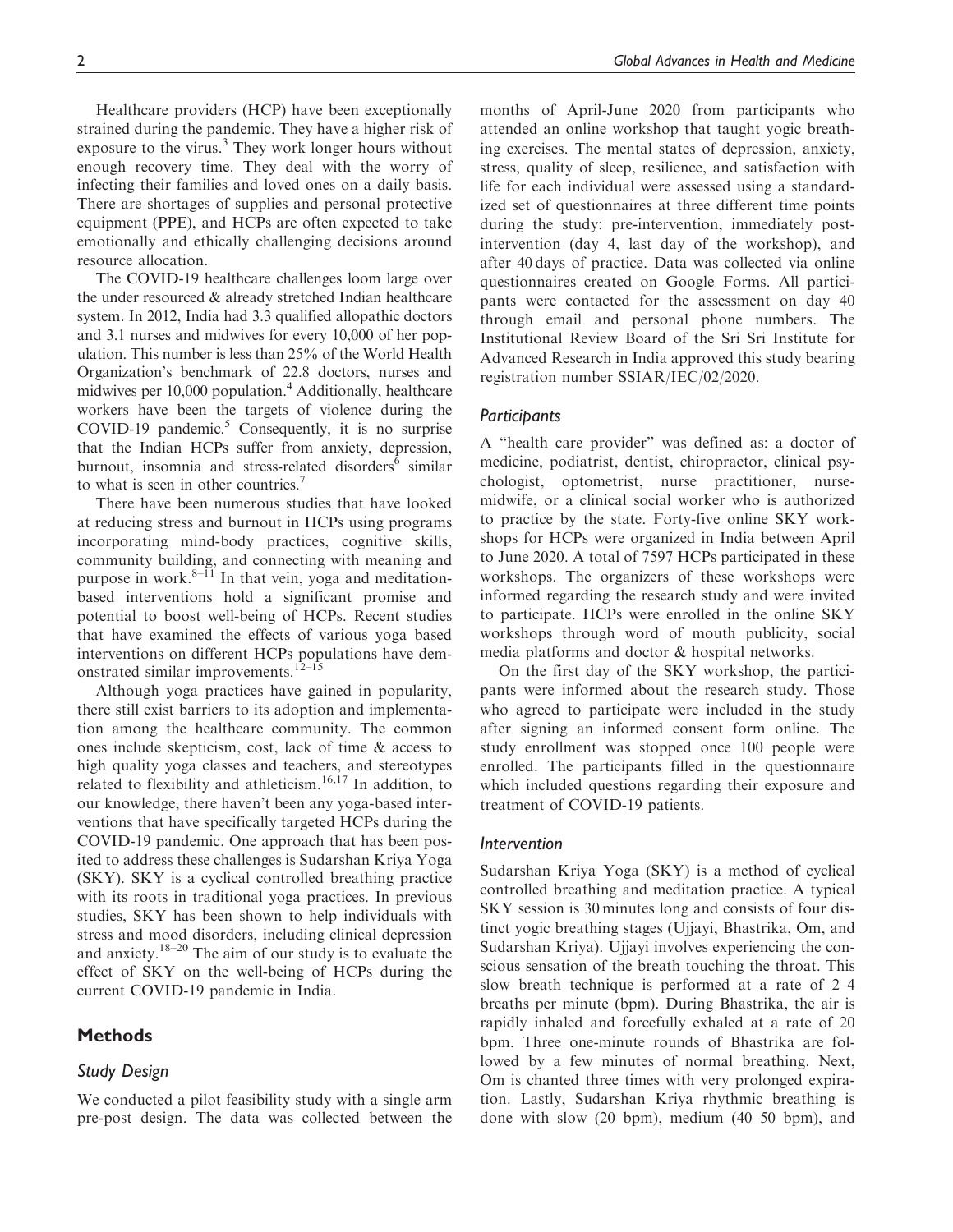fast (60–80 bpm). A SKY session is done in a seated posture, with eyes closed.

Sudarshan Kriya Yoga was taught to participants in a 4-day online breath and meditation workshop. The workshop was 8 hours long (2-hour session each day), and taught over a video conference. Experienced SKY instructors trained by the Art of Living Foundation facilitated the workshops.

The participants also learnt the 35-minute-long home practice, which included Pranayama, Bhastrika and the SKY breathing. They were encouraged to practice SKY breathing at home daily.

## **Measures**

Depression, Anxiety and Stress Scale. The Depression, Anxiety and Stress Scale (DASS-21) is a set of three 7 item self-report scales designed to measure the emotional states of depression, anxiety, and stress. Each item is answered on a 0–3 Likert scale, based upon subject's reflection over the past week. The summative scores for each domain range from 0–21. DASS-21 has been found to have high internal consistency and is used in a variety of settings to measure the current state or changes in emotional states over time. Higher scores correlate with stronger negative emotional states. $21$ 

Pittsburgh Sleep Quality Index. The Pittsburgh Sleep Quality Index (PSQI) is a standardized sleep questionnaire that has been used with multiple populations in many languages. It's a broad subjective measure consisting of 19 questions, that assesses 7 components of sleep including quality, latency, duration, habitual sleep efficiency, sleep disturbances, the use of sleep medication, and daytime dysfunction. Each component is answered using a 0–3 Likert scale. The component scores are subsequently aggregated to get a global PSQI score. A global PSQI score of 5 or more indicates poor sleep quality. $^{22}$ 

Connor-Davidson Resilience Scale. The Connor-Davidson Resilience Scale (CD-RISC) is a 25-item self-rated validated research measure of resilience. Each item is answered on a 0-4 Likert scale by the subject based on how they felt over the past month. The total score ranges from  $0-100$ , and higher scores reflect greater resilience.<sup>23</sup>

Satisfaction With Life Scale. The Satisfaction with Life Scale (SWLS) is a 5-item scale that measures global cognitive judgments of satisfaction with life. It consists of five statements that participants agree or disagree with on a 1–7 Likert scale. The total score ranges from 5–35, and higher scores reflect greater satisfaction.<sup>24</sup>

## Data Analysis

A paired-sample t-test was used to compare the differences between scores obtained at pre-intervention, post-intervention, and day 40 time points. The Pearson correlation coefficient was calculated to measure the linear correlation between the two variables for all domains in all scales.<sup>25</sup> Apart from the descriptive statistical tools, a general linear model involving repeated measure ANOVA was used to elicit the effect of time, and other grouping variables of gender, and covariates of age, and years of medical practice on the dependent variables. A F test was also performed for the assumptions of normality. Levene's test of equality of error variances and Mauchly's test of sphericity were also carried out. Effect size was calculated via Cohen's d value. Reliability and internal consistency of the questionnaire set was tested by calculating Cronbach's alpha.

## **Results**

100 participants were enrolled in the study. Of the total participants, ninety-two subjects completed the survey before and after the intervention. Table 1 describes the baseline characteristics of the study population. Overall,

|  |  | <b>Table 1.</b> Demographic Data. |  |
|--|--|-----------------------------------|--|
|--|--|-----------------------------------|--|

| Participants Characteristics (N $=$ 92) n (%) |  |  |
|-----------------------------------------------|--|--|
|-----------------------------------------------|--|--|

| Characteristics         | Type                     | All Participants |
|-------------------------|--------------------------|------------------|
| Gender n (%)            | М                        | 38 (41.3)        |
|                         | F                        | 54 (58.7)        |
| Age (years)             | Mean (SD)                | 43.1 $(11.1)$    |
|                         | Min                      | 19               |
|                         | Max                      | 72               |
| <b>Marital Status</b>   | Single                   | 11(11.9)         |
| n (%)                   | Married                  | 68 (73.9)        |
|                         | Divorced                 | 2(2.2)           |
|                         | Widowed                  | 1(1.1)           |
| <b>Years of Medical</b> | Mean (SD)                | 17.4(10.7)       |
| Practice                | Min                      | 0                |
|                         | Max                      | 50               |
| Specialty of            | Physicians               | 56 (60.8)        |
| HCP n (%)               | Non physician clinicians | 17(18.6)         |
|                         | Non clinicians           | 8(8.7)           |
| Smoking n (%)           | Nο                       | 80 (86.9)        |
|                         | Yes                      | 2(2.2)           |
| Alcohol Use n (%)       | No                       | 62(67.4)         |
|                         | Yes                      | 20(21.7)         |
| Exposed to              | No                       | 48 (52.2)        |
| COVID-19 n $(\%)$       | Yes                      | 34 (47.8)        |
| Treated COVID-19        | No                       | 64 (69.6)        |
| Patients n (%)          | Yes                      | 18 (19.6)        |
| Last Exposure to        | Less than 15 Days ago    | 11(11.9)         |
| COVID-19 n (%)          | More than 15 Days ago    | 13(14.1)         |
|                         | Not Exposed              | 58 (63.0)        |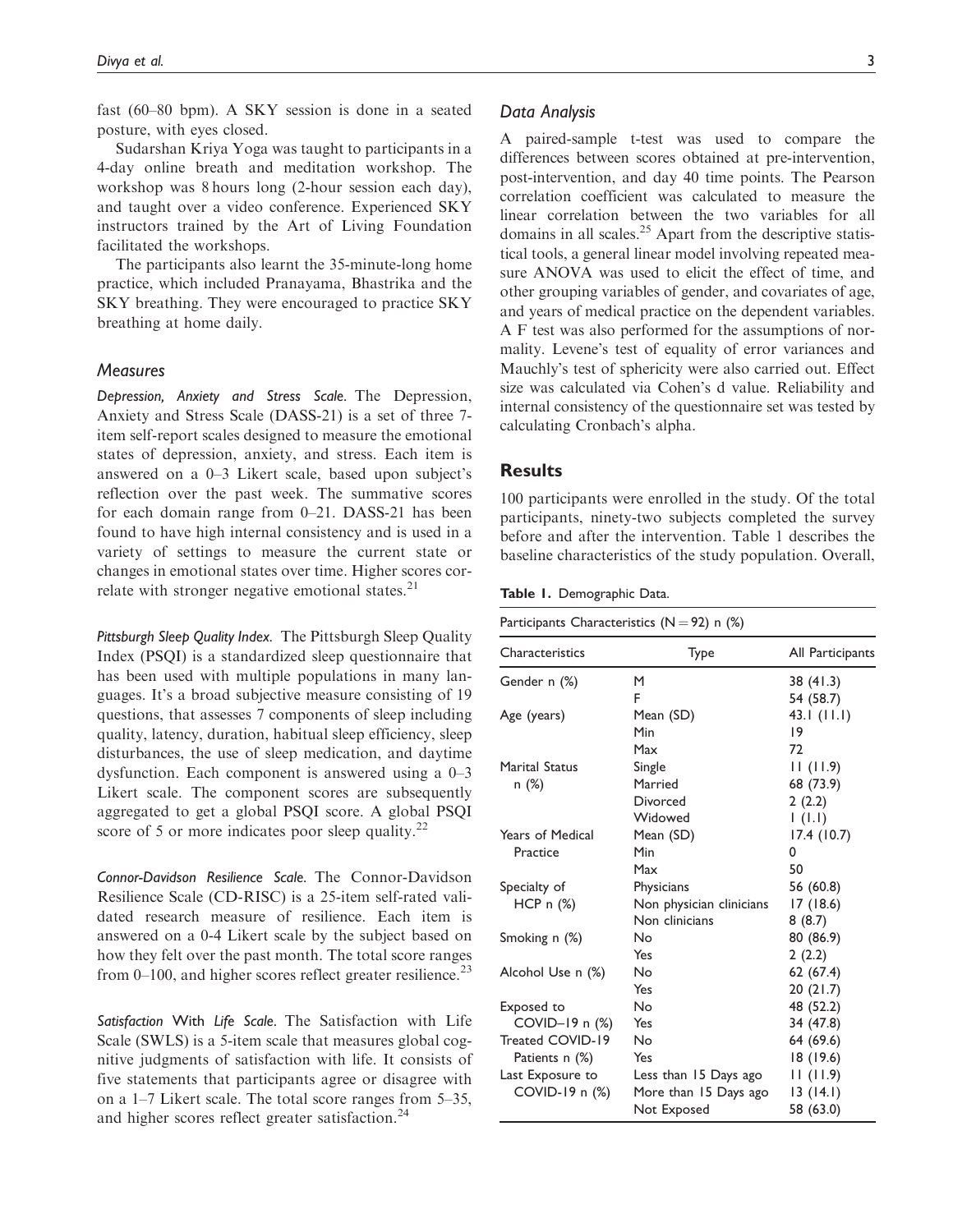the study group had more women than men. Although HCPs from all streams were invited to be a part of the study, only one Ayurvedic doctor and three homeopaths participated. The rest of study participants were HCPs practicing modern medicine. They ranged in their clinical experience, and a large percentage were already treating COVID-19 patients at the baseline assessment in April 2020. Thirty-two healthcare professionals completed the day 40 assessment. By day 40, the percentage of HCPs treating COVID-19 patients, and those who had exposure to COVID-19 had increased, based on the selfreported questionnaires. Information was also gathered on day 40 regarding the frequency of home practice. The study participants reported the following: 46.7% had been practicing SKY daily, 20% were practicing 4–5 times a day, 13.3% were practicing 2–3 days a week and 20% reported practicing at least once a week. None of the participants were noncompliant.

Table 2 describes changes in outcomes pre- and postintervention, and at day 40.

# Depression, Anxiety and Stress Scale-21

Over the course of the intervention, there was a statistically significant reduction in the scores reported for all the three states of stress, anxiety and depression  $(p < 0.001)$  immediately after the SKY program. Cohen's d was 0.57 for the pre and post analysis.

# Pittsburgh Sleep Quality Index

Over the course of the intervention, there was a statistically significant reduction in the scores  $(p < 0.001)$ immediately after the program, but not at 40 days  $(p = 0.154)$ . The percentage of the population with PSQI scores below 5 increased from 36.9% before the intervention to 54.3% after the intervention, and to 68.75% at day 40. Cohen's d was 0.499 for the pre and post analysis.

# Connor-Davidson Resilience Scale

Over the course of the intervention, there was a statistically significant improvement in resilience immediately after the program  $(p < 0.001)$ ; and it continued to increase on day 40 ( $p = 0.015$ ).

# Satisfaction With Life Scale

Over the course of the intervention, there was a statistically significant improvement in life satisfaction immediately after the program ( $p < 0.001$ ); and it continued to increase on day 40 ( $p < 0.001$ ).

The subjects were categorized in seven degrees of satisfaction ranging from extremely satisfied to extremely dissatisfied. An increase in the overall average score of SWLS was noted after SKY. The percentage of population in the extremely satisfied category also increased post intervention and continued to rise with the practice of SKY. This trend was supported by the simultaneous reduction in the percentage of population with slightly dissatisfied and dissatisfied scores, post SKY. There were none who were dissatisfied on day 40 of the study (Figure 1).

Pearson correlation coefficient was calculated for stress, anxiety, depression, resilience, life satisfaction and sleep. It was found that stress, anxiety and depression have a moderate negative correlation with resilience (noted at all-time points), and relatively strong negative correlation with life satisfaction (noted at pre and post time points). Poor sleep quality, as demonstrated by high sleep scores, showed a strong negative correlation with stress, anxiety and depression (refer Table 3). Tests for normality of the data confirmed normal distribution.

# **Discussion**

To our knowledge, this is the first study that examines the effect of a mind body intervention on HCPs treating COVID-19 patients. Although there are several reviews that promote use of yoga, meditation and Ayurveda to mitigate the negative effects of COVID-19, there are no

Table 2. Mean Scores, Standard Deviation and P Values for All the Measures on Three Time Points.

| <b>Scale</b>  | Pre (Mean and SD) | Post (Mean and SD) | Day 40 (Mean and SD) | P Value (Pre-post) | P Value (Pre-day40) |
|---------------|-------------------|--------------------|----------------------|--------------------|---------------------|
| <b>DASS</b>   |                   |                    |                      |                    |                     |
| <b>Stress</b> | 11.4(7.3)         | 7.2(6.4)           | 7.2(6.4)             | $p < 0.001**$      | $p = 0.49$          |
| Anxiety       | 7.3(6.6)          | 5.3(5.4)           | 5.9(6.4)             | $p = 0.001***$     | $p = 0.613$         |
| Depression    | 7.7(6.7)          | 4.1 $(5.3)$        | 4.7(6.4)             | $p < 0.001***$     | $p = 0.563$         |
| Global PSOI   | 6.1 $(2.9)$       | 4.7(2.7)           | 3.9(2.9)             | $p < 0.001***$     | $p = 0.154$         |
| CD-RISC       | 21.2(7.3)         | 24.3(8.4)          | 26.9(12.3)           | $p < 0.001***$     | $p = 0.015*$        |
| <b>SWLS</b>   | 24.6(6.1)         | 26.9(5.5)          | 31.7(3.9)            | $p < 0.001***$     | $p < 0.001**$       |

Abbreviation: SD: Standard deviation.

 $*$ Significance  $p < 0.05$ .

\*\*Significant p < 0.001.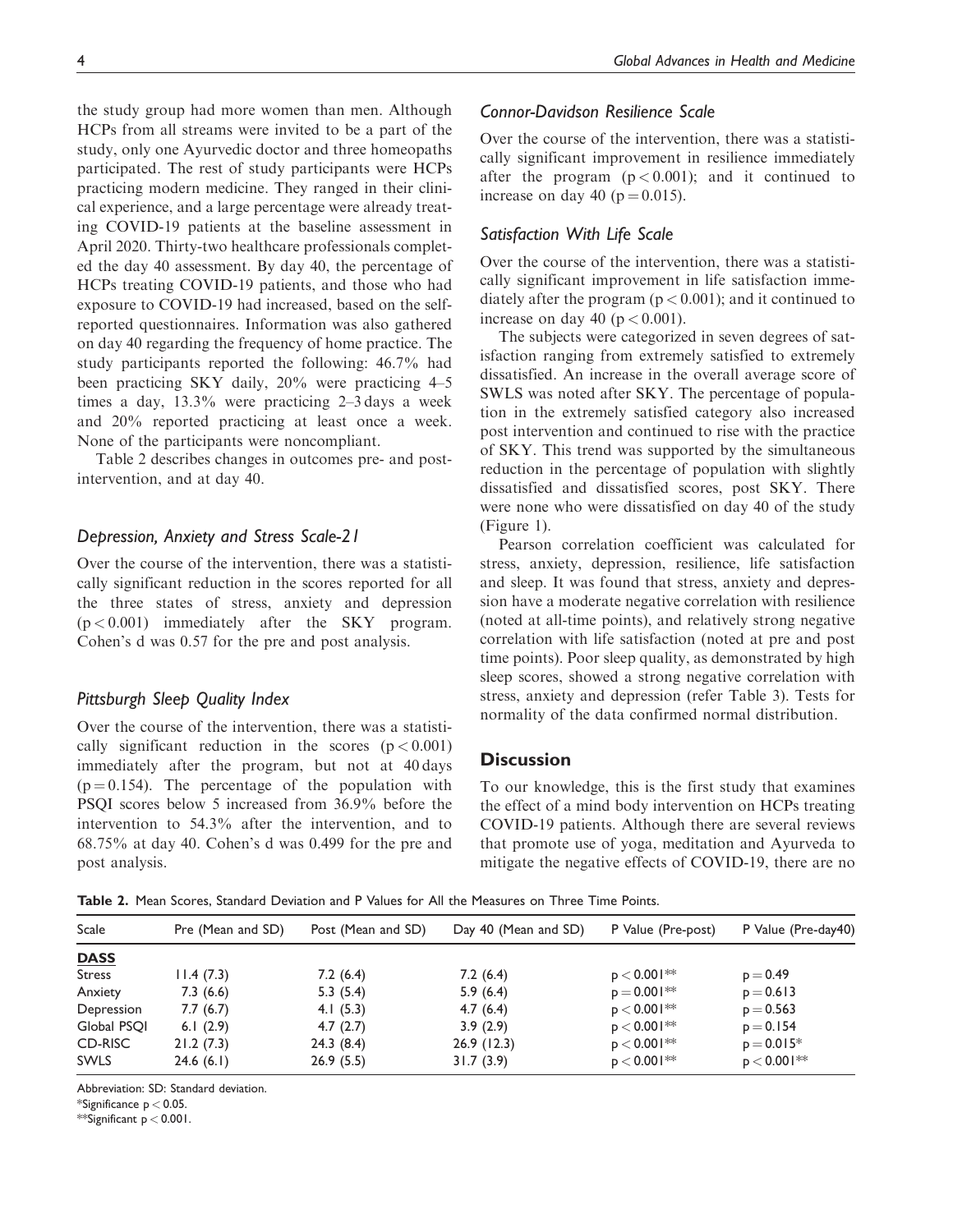

Figure 1. Satisfaction With Life Score—Percentage of Participants in the Seven Categories at Three Time Points Viz Pre, Post and Day 40.

| Table 3. Pearson Correlation Coefficient. |
|-------------------------------------------|
|-------------------------------------------|

|                         | Pre      |                         | Post     |             | Day 40   |          |
|-------------------------|----------|-------------------------|----------|-------------|----------|----------|
|                         |          | p value                 |          | p value     |          | p value  |
| Stress and CD-RISC      | $-0.297$ | $0.004*$                | $-0.345$ | $0.001**$   | $-0.382$ | $0.031*$ |
| Anxiety with CD-RISC    | $-0.298$ | $0.004*$                | $-0.279$ | $0.007*$    | $-0.464$ | $0.007*$ |
| Depression with CD-RISC | $-0.282$ | $0.006*$                | $-0.32$  | $0.002*$    | $-0.475$ | $0.006*$ |
| Stress and SWLS         | $-0.479$ | $< 0.001**$             | $-0.367$ | $<$ 0.001** | $-0.402$ | $0.022*$ |
| Anxiety with SWLS       | $-0.428$ | $< 0.002*$              | $-0.325$ | $0.002*$    | $-0.339$ | 0.057    |
| Depression with SWLS    | $-0.46$  | $< 0.003*$              | $-0.399$ | $< 0.001**$ | $-0.292$ | 0.105    |
| Stress and PSOI         | 0.451    | $< 0.001**$             | 0.52     | $< 0.001**$ | 0.441    | $0.011*$ |
| Anxiety with PSQI       | 0.393    | $< 0.001**$             | 0.427    | $< 0.001**$ | 0.457    | $0.009*$ |
| Depression with PSQI    | 0.465    | $<$ 0.001 $^{\ast\ast}$ | 0.55     | $< 0.001**$ | 0.365    | $0.04*$  |

\*Significant p <0.05.

\*\*Significant p <0.001.

studies that investigate the direct effects of a yogic breathing technique on the mental wellbeing of HCPs during the current pandemic. By delivering the SKY intervention online, conducting the assessments online, and limiting the time of assessment to 10 minutes, we were able to elicit participation from HCPs, despite their busy schedules during the COVID-19 pandemic.

Immediately after the intervention, we observed significant reductions in stress, anxiety and depression amongst HCPs. In addition, quality of sleep improved immediately post intervention and continued to improve at day 40. The participants expressed greater satisfaction with life after the program and on day 40 after the practice, suggesting a sustained beneficial effect of SKY practice. The same was true for resilience in HCPs who practiced SKY. These results suggest a positive effect of SKY on their well-being during the COVID-19 pandemic.

Similar effects have been observed in previous studies on the benefits of yoga in HCPs. A single arm clinical trial on health care workers in Rome showed that yoga and mindfulness are effective in reducing stress and anxiety, and provide the ability to manage work's stressful demands.13 Another pilot study of HCPs from the United States demonstrated the positive effect of group mindfulness-based yoga activities on personal accomplishment, depression, anxiety, stress, perceived resilience, and compassion. $14$  In a recent pilot study on ICU nurses, the nurses who received yoga instruction did better on the measures of quality of life after the intervention.<sup>15</sup>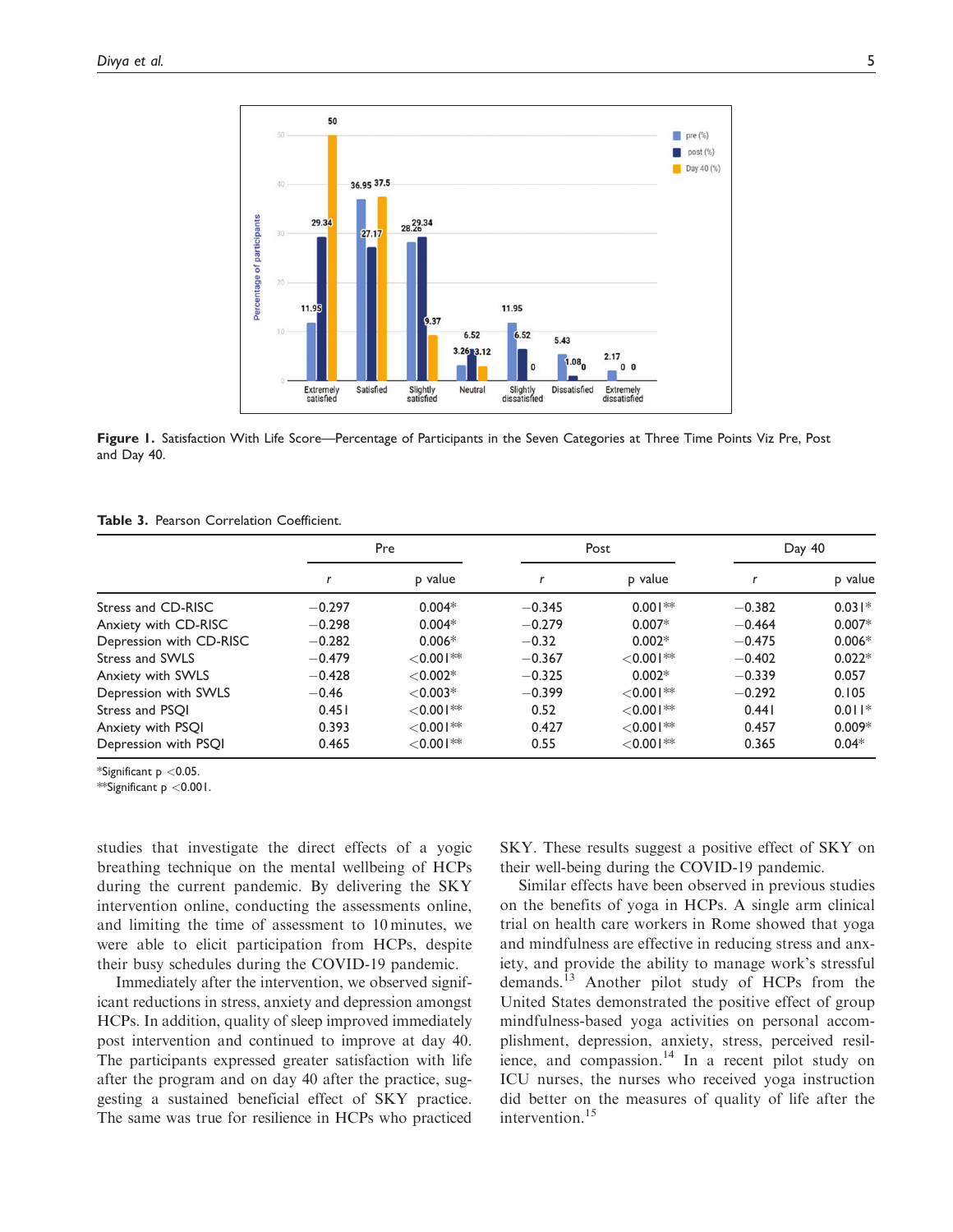Rooted in traditional yoga, the SKY technique has been studied for its impact on various medical conditions including depression, anxiety, PTSD and addiction disorders.<sup>18–20</sup>,<sup>26–30</sup> It has been shown to benefit emotional regulation, autonomic modulation and immune function. $31-33$  A randomized controlled trial among university students found that with the practice of SKY, participants experienced significantly lowered levels of stress & depression, and betterment of mental health, social connectedness, positive emotion and mindfulness.<sup>34</sup> Another study of university students showed reduced stress, anxiety, depression, and distress in those practicing SKY. SKY improved sleep, social connectedness, self-esteem, life satisfaction and conscientiousness and protection against anticipating stress.<sup>35</sup>

A study was done on 62 medical students (healthy volunteers of 18–27 years of age) in India. The students practiced SKY for 6 months. A morning blood sample taken before their final exams showed significantly lower levels of serum cortisol in the study group compared to the control group  $(p < 0.001)$ .<sup>36</sup> Amongst business executives, the SKY intervention significantly reduced the participants' stress levels, blood cortisol levels, and increased their life satisfaction, emotional intelligence and emotional stability.<sup>37</sup> Our study findings in HCPs are consistent with the stress-reducing effects of SKY in previous studies. It is also evident from our study that reduction in stress, anxiety and depression are correlated with enhanced resilience and satisfaction with life, and these observations are also consistent with previous studies. These correlations provide pilot data for future studies, especially in understanding mechanisms.

A recent review and meta-analysis of the prevention and management of the psychological effects of stress on healthcare care workers during epidemics, recognizes that the risk factors for psychological distress include being younger, more junior, parent of a dependent child, being in quarantine, infection in a family member, and lack of practical support and stigma.<sup>38</sup> Though many of these factors are not in our control, the SKY breathing technique, which is taught online and hence can be learnt even during quarantine, offers practical support to the HCPs during this stressful time. This SKY technique has been delivered in multiple countries, in multiple languages to a wide variety of populations globally for over 39 years and can be easily made available to Healthcare providers to help boost their mental well-being and increase satisfaction with life.<sup>19</sup>,<sup>30, 34</sup>,<sup>39</sup>

There are several important limitations to acknowledge in this study. The first limitation is the lack of a control group and randomization of study subjects. Causality cannot be determined in a non-controlled, pre-post study design. Selection bias cannot be ruled out as only individuals who wanted to participate in SKY workshops were enrolled for the study. The study was conducted in a single geographic area. There was a large drop-off rate in data collection on day 40.

Having said that, these results serve as important pilot data. The SKY intervention is shown to be feasible and reproducible. SKY has also been delivered in different clinical contexts as demonstrated by prior research studies.

# Conclusion

This is a unique study demonstrating the impact of SKY – a yogic breathing technique on the wellbeing and resilience of HCPs. To our knowledge, this is the first study to investigate the effects of a mind-body intervention on HCPs during the COVID-19 pandemic. Importantly, this study took place in India, where there are significant numbers of reported COVID-19 cases. This pilot study demonstrated a positive impact of SKY on reducing stress, anxiety and depression in HCPs during the pandemic. In addition, results suggest sustained improvements in HCP quality of sleep, satisfaction with life, and resilience among those who practiced SKY. These attributes are essential for a healthcare worker to continue caring for their patients in extenuating circumstances with professionalism and passion. Interventions like SKY may serve as prudent options for stress management in HCPs. Future long-term and multi-site randomized controlled studies with larger sample size are necessary to further these benefits on HCPs.

# Conflict of Interest

All the authors declare that there is no financial conflict of interest. DK and SR are SKY trainers but were not involved in subject enrollment or providing the intervention.

#### Acknowledgments

We would like to acknowledge The Art of Living Trust, trainers and volunteers who have helped with organizing the online programs.

#### Funding

The author(s) received no financial support for the research, authorship, and/or publication of this article.

#### ORCID iDs

Kanchibhotla Divya D <https://orcid.org/0000-0002-0760-630X> Mehta H Darshan D <https://orcid.org/0000-0003-0457-4717>

## **References**

1. World Health Organization: Coronavirus disease (COVID-19) Weekly Epidemiological Update and Weekly Operational Update. Accessed August 19, 2020.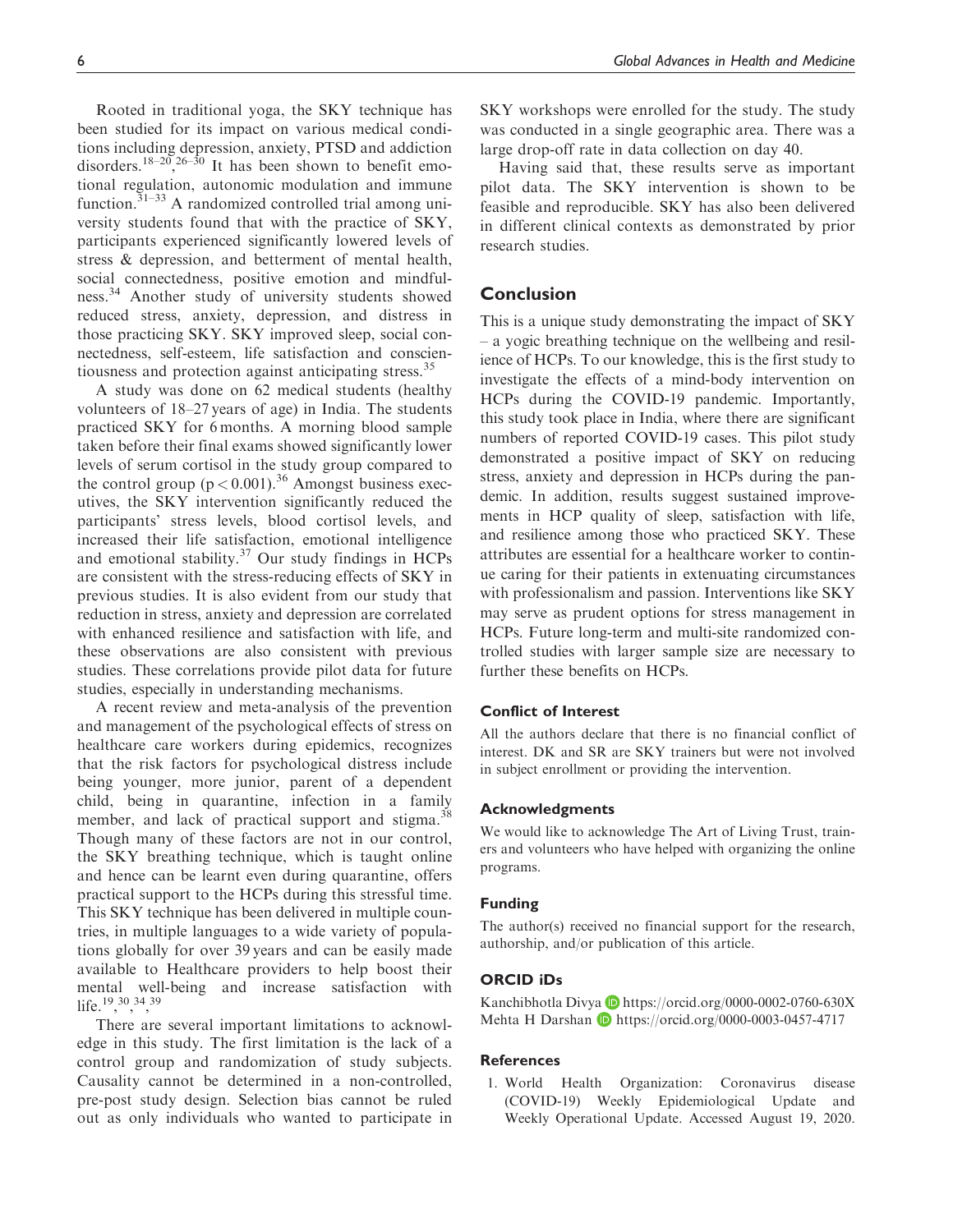[https://www.who.int/emergencies/diseases/novel-coronavi](https://www.who.int/emergencies/diseases/novel-coronavirus-2019/situation-reports/) [rus-2019/situation-reports/](https://www.who.int/emergencies/diseases/novel-coronavirus-2019/situation-reports/)

- 2. Pfefferbaum B, North CS. Mental health and the COVID-19 pandemic. N Engl J Med. 2020;383(6):510-512.
- 3. Nguyen LH, Drew DA, Joshi AD, et al. Risk of COVID-19 among frontline healthcare workers and the general community: a prospective cohort study. Preprint. medRxiv. Published May 25, 2020. doi:10.1101/2020.04.29.20084111
- 4. Rao KD, Shahrawat R, Bhatnagar A. Composition and distribution of the health workforce in India: estimates based on data from the National Sample Survey. WHO South East Asia J Public Health. 2016;5(2):133–140.
- 5. McKay D, Heisler M, Mishori R, Catton H, Kloiber O. Attacks against health-care personnel must stop, especially as the world fights COVID-19. Lancet. 2020;395 (10239):1743–1745.
- 6. Gupta S, Sahoo S. Pandemic and mental health of the front-line healthcare workers: a review and implications in the Indian context amidst COVID-19. Gen Psychiatr. 2020;33(5):e100284.
- 7. Kang L, Ma S, Chen M, et al. Impact on mental health and perceptions of psychological care among medical and nursing staff in Wuhan during the 2019 novel coronavirus disease outbreak: a cross-sectional study. Brain Behav Immun. 2020;87:11–17.
- 8. Shanafelt TD, Dyrbye LN, West CP. Addressing physician burnout: the way forward. JAMA. 2017;317(9):901–902.
- 9. West CP, Dyrbye LN, Erwin PJ, Shanafelt TD. Interventions to prevent and reduce physician burnout: a systematic review and meta-analysis. Lancet. 2016; 388(10057):2272–2281.
- 10. Lee HF, Kuo CC, Chien TW, Wang YR. A meta-analysis of the effects of coping strategies on reducing nurse burnout. Appl Nurs Res. 2016;31:100–110.
- 11. Scheepers RA, Emke H, Epstein RM, Lombarts KMJMH. The impact of mindfulness-based interventions on doctors' well-being and performance: a systematic review. Med Educ. 2020;54(2):138–149.
- 12. Cocchiara RA, Peruzzo M, Mannocci A, et al. The use of yoga to manage stress and burnout in healthcare workers: a systematic review. J Clin Med. 2019;8(3):284.
- 13. La Torre G, Raffone A, Peruzzo M, et al. Yoga and mindfulness as a tool for influencing affectivity, anxiety, mental health, and stress among healthcare workers: results of a single-arm clinical trial. *J Clin Med.* 2020;9(4):1037.
- 14. Ofei-Dodoo S, Cleland-Leighton A, Nilsen K, Cloward JL, Casey E. Impact of a mindfulness-based, workplace group yoga intervention on burnout, self-care, and compassion in health care professionals: a pilot study. J Occup Environ Med. 2020;62(8):581–587.
- 15. Rostami K, Ghodsbin F. Effect of yoga on the quality of life of nurses working in intensive care units. Randomized controlled clinical trial. Invest EducEnferm. 2019;37(3):10.
- 16. Ramamoorthy A, Jeevakarunyam SJ, Janardhanan S, et al. Survey on utility of yoga as an alternative therapy for occupational hazards among dental practioners. J Nat Sci Biol Med. 2015;6(1):149–152.
- 17. Brems C, Justice L, Sulenes K, et al. Improving access to yoga: barriers to and motivators for practice among health

professions students. Adv Mind Body Med. 2015; 29(3):6–13.

- 18. Doria S, de Vuono A, Sanlorenzo R, Irtelli F, Mencacci C. Anti-anxiety efficacy of Sudarshan Kriya Yoga in general anxiety disorder: a multicomponent yoga based, breath intervention program for patients suffering from generalized anxiety disorder with or without comorbidities. J Affect Disord. 2015;184:310–317.
- 19. Janakiramaiah N, Gangadhar BN, Naga Venkatesha Murthy PJ, Harish MG, Subbakrishna DK, Vedamurthachar A. Antidepressant efficacy of Sudarshan Kriya Yoga (SKY) in melancholia: a randomized comparison with electroconvulsive therapy (ECT) and imipramine. J Affect Disord. 2000;57(1– 3):255–259.
- 20. Toschi-Dias E, Tobaldini E, Solbiati M, et al. Sudarshan Kriya Yoga improves cardiac autonomic control in patients with anxiety-depression disorders. J Affect Disord. 2017;214:74–80.
- 21. Lovibond S and Lovibond PF. Manual for the Depression Anxiety Stress Scales. Sydney, Australia: Psychology Foundation of Australia Inc.; 1996.
- 22. Buysse DJ, Reynolds III, Monk CF, et al. The Pittsburgh Sleep Quality Index: a new instrument for psychiatric practice and research. Psychiatry Res. 1989; 28(2), 193–213.
- 23. Connor KM and Davidson JR. Development of a new resilience scale: The Connor-Davidson resilience scale (CD-RISC). Depress Anxiety. 2003;18(2):76–82.
- 24. Diener ED, Emmons RA, Larsen RJ, et al. (1985). The satisfaction with life scale. J Pers Assess. 1985; 49(1): 71–75.
- 25. Schober P, Boer C and Schwarte LA. Correlation coefficients: appropriate use and interpretation. Anesth Analag. 2018; 126(5): 1763–1768.
- 26. Sharma A, Barrett MS, Cucchiara AJ, Gooneratne NS, Thase ME. A breathing-based meditation intervention for patients with major depressive disorder following inadequate response to antidepressants: a randomized pilot study. J Clin Psychiatry. 2017;78(1):e59–e63.
- 27. Seppälä EM, Nitschke JB, Tudorascu DL, et al. Breathingbased meditation decreases posttraumatic stress disorder symptoms in U.S. military veterans: a randomized controlled longitudinal study. J Trauma Stress. 2014;27(4): 397–405.
- 28. Chandra S, Jaiswal AK, Singh R et al. Mental stress: neurophysiology and its regulation by Sudarshan Kriya Yoga. Int J Yoga. 2017;10(2):67–72.
- 29. Vedamurthachar A, Janakiramaiah N, Hegde JM, et al. Antidepressant efficacy and hormonal effects of Sudarshana Kriya Yoga (SKY) in alcohol dependent individuals. J Affect Disord. 2006;94(1–3):249–253.
- 30. Kjellgren A, Bood SA, Axelsson K, et al. Wellness through a comprehensive yogic breathing program—a controlled pilot trial. BMC Complement Altern Med. 2007;7:43.
- 31. Ghahremani DG, Oh EY, Dean AC, et al. Effects of the youth empowerment seminar on impulsive behavior in adolescents. J Adolesc Health. 2013;53(1):139–141.